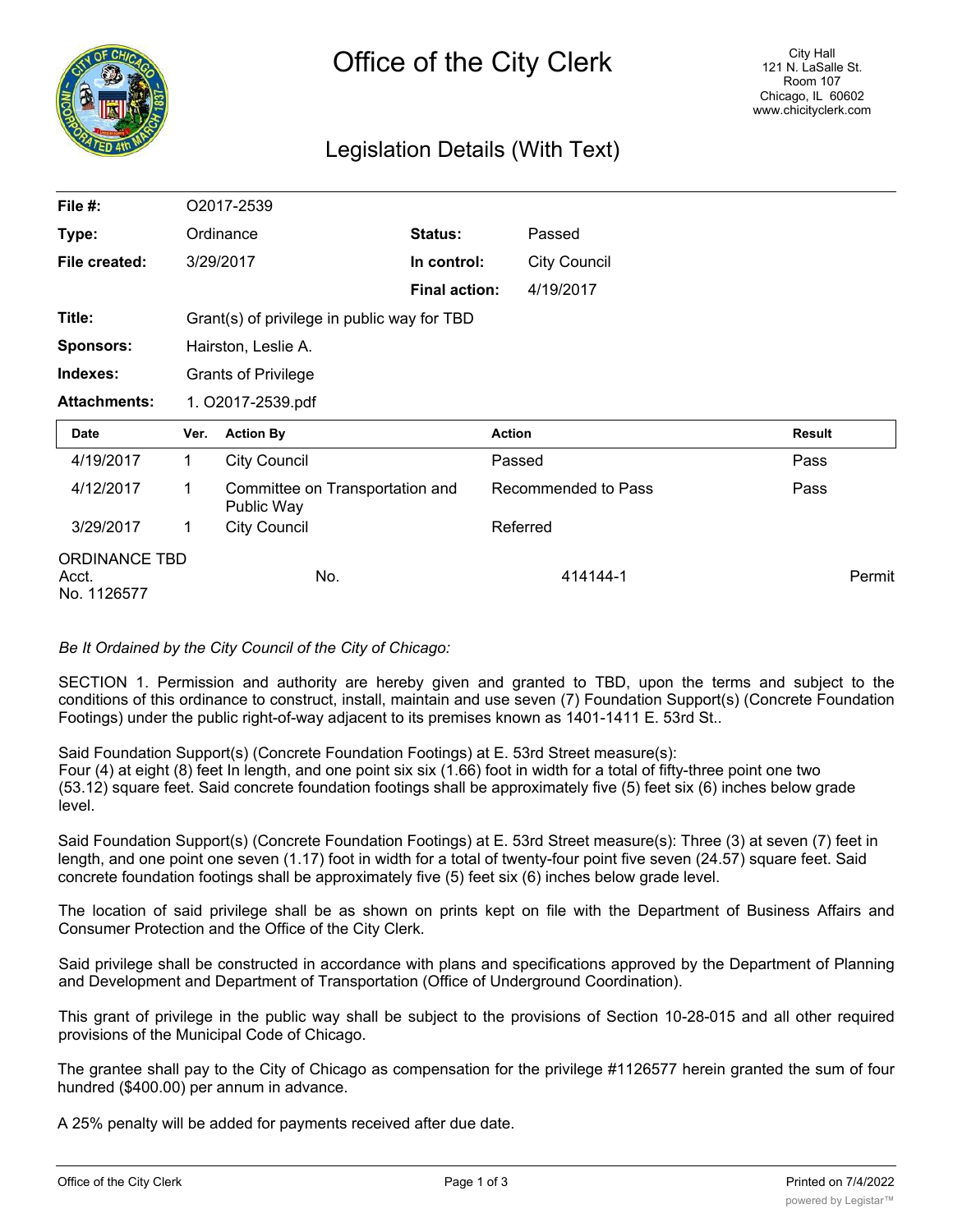The permit holder agrees to hold the City of Chicago harmless for any damage, relocation or replacement costs associated with damage, relocation or removal of private property caused by the City performing work in the public way.

(Page 2 of 4)

Page 1

# 53rd ♦ DORCHESTER | Chicago, Illinois

Department of Business Affairs and Consumer Protection Small Business Center - Public Way Use Unit City Hall - 121 N LaSalle Street, Room 800 • Chicago. II. 60602 312-74-GOBIZ/312-744-6249 • (312) 744-1944 (TTY) Imp //www cmpfchicaao.org/hacp <http://cmpfchicaao.org/hacp>

**03/29/2017**

**Alderman Leslie A. Hairston** Ward # 05 City of Chicago City Hall, Room 300 121 North LaSalle Street Chicago, Illinois 60602

## **Re: An ordinance to use and maintain a portion of the public right-of-way for seven (7) foundation support(s) for TBD, adjacent to the premises known as 1401-1411 E. 53rd St..**

#### **Dear Alderman Leslie A. Hairston:**

The applicant referenced above has requested the use of the public right-of-way for foundation support(s). An ordinance has been prepared by the Department of Business Affairs and Consumer Protection - Small Business Center - Public Way Use Unit for presentation to the City Council. Because this request was made for properties located in your ward, as approved by you as per the attached, I respectfully request that you introduce the attached ordinance at the next City Council meeting.

If you have any questions regarding this ordinance, please contact Anthony Bertuca at (312) 744-5506.